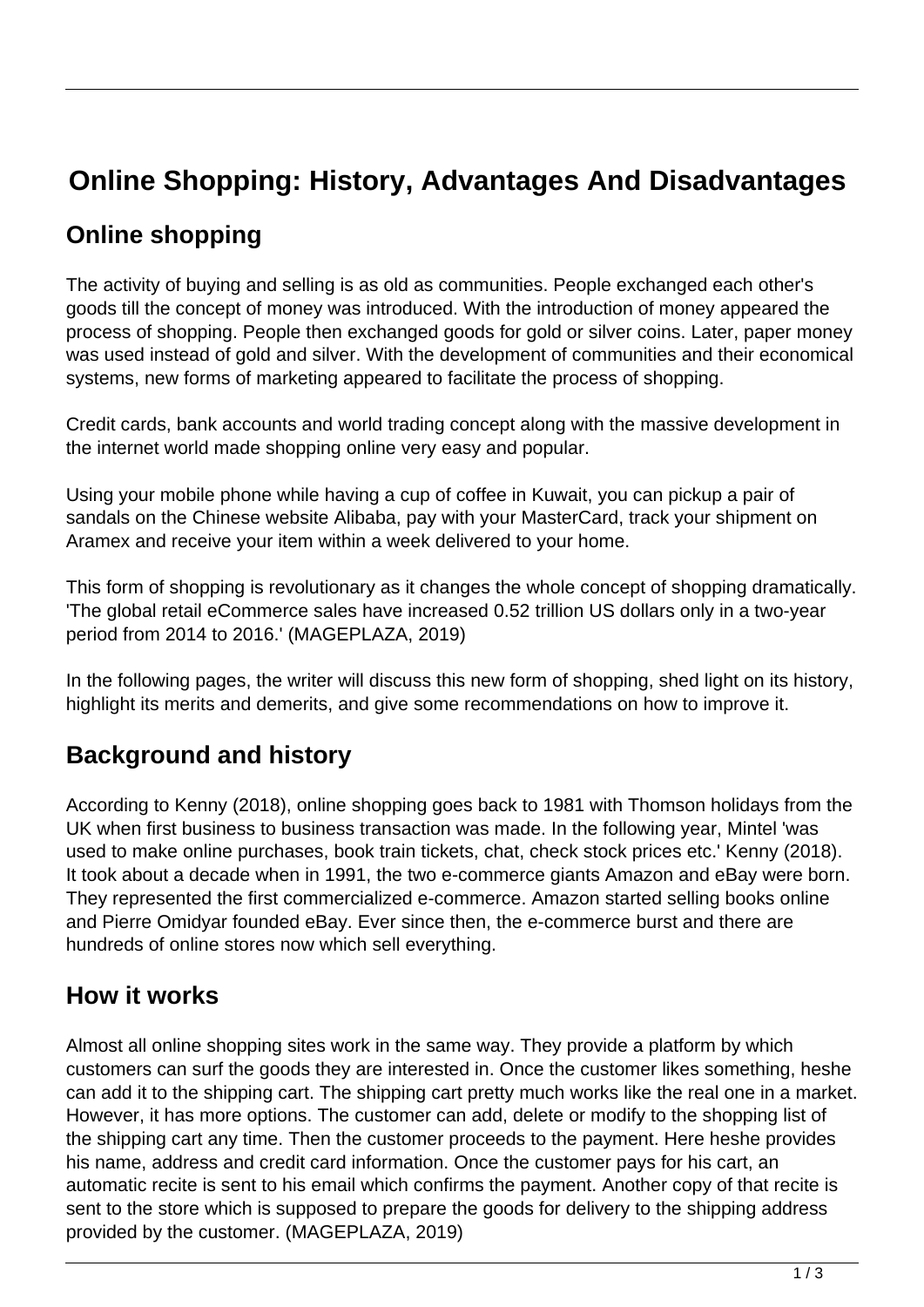## **Arab shopping applications**

OUNASS is an online shopping application that sells clothing, shoes, bags, accessories and fine jewellery of luxury brands like Gucci, Valentino, Balenciaga and Prada. Ounass was launched in 2016 as Al Tayer Group's first, exclusively digital, luxury e-commerce site. The application targets customers of the Middle East and is based in the new capital of fashion-Dubai. According to the policy of the owners, if you live in Dubai and make a purchase, delivery is guaranteed within two hours. The company also guarantees express delivery to the GCC countries. The application is quite popular as it was downloaded from the Play Store of Android more than 100 thousand times.

Carriage is an application of online food ordering and delivery in Kuwait and Bahrain. The application provides the food menu of over 200 restaurants of different cuisines, which customers can surf to pick up their favourite meals, snacks, desserts or drinks. The average delivery time of the orders according to the application is 40 minutes. The application also provides the ability to track the delivery of orders. After placing the order, the customer has the option to pay for the order by cash, debit or credit card.

#### **Advantages of online shopping**

There are a lot of advantages of online shopping. The first one is that figures show that it is very successful. Money transactions related to online shopping is vast and growing. The second advantage is that online shopping saves a lot of time and energy. One can buy whatever heshe likes in a matter of minutes. Instead of wasting time moving from a shop to another looking for a good pair of shoes or a nice T-shirt for the party, you can surf hundreds of products, compare models and price while enjoining a cup of coffee on your couch.

Another advantage is that online shopping is financially good for both customers and merchants. On one side, when it comes to merchants, on line shopping reduces the cost. No need to rent showrooms which are very costy. The virtual showroom on the website almost costs nothing. Another issue is the reduce of staff which means less salaries and social security and health care payments. These cuts in expenses drop the prices and increase the profit for the merchant. On the other side, these cuts also work in favour of the customer as prices go down.

Online shopping also provides working chances for a lot of individuals and companies. Many contracting parties benefit from an online shopping website. These include but limited to: programmers, advertising companies, credit card companies, delivery companies and the goods sellers or stores. Online shopping also paves the way to individuals to start their own projects with very little capital.

#### **Disadvantages of online shopping**

Despite the big advantages of online shopping, there are a few disadvantages had emerged. The first one is the threat of unemployment. A single online website means that tens of employees are replaced by a program.

Online shopping can also be harmful to local markets. Instead of buying local stuff -which is